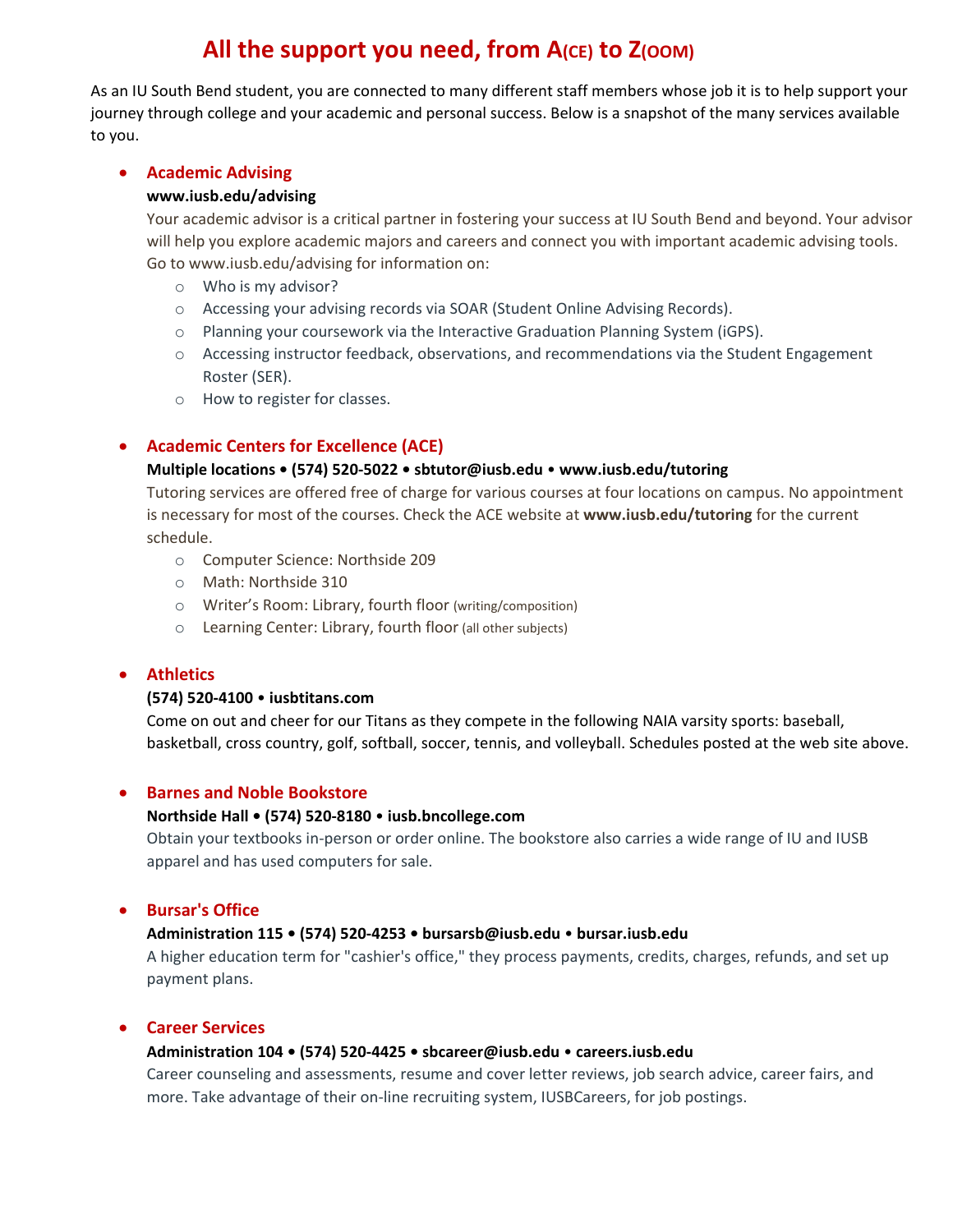## **Civil Rights Heritage Center**

#### **1040 West Washington Street • (574) 307‐6135 • crhc@iusb.edu** • **www.iusb.edu/civil‐rights**

Born from the efforts of Indiana University South Bend students and professors, the Civil Rights Heritage Center transformed a once‐segregated city swimming pool into an active learning center. It explores the civil rights struggles of the past so people can take action in the present and build a better future.

### **Community Engagement**

## **Wiekamp Hall 2279 • (574) 520‐4572 • gmcguire@iusb.edu • www.iusb.edu/community‐engagement**

Community engagement is applying what you're learning in the classroom to the community and using lessons from the community to enrich your college experience. You could volunteer at a local non-profit, work with a student club to deliver programming for a local library, or intern at a local business. If you'd like to learn more about what IU South Bend students are doing in the community, follow us on Facebook at IU South Bend Community Engagement.

## **Counseling Center**

#### **Administration 175 • (574) 520‐4125** • **www.iusb.edu/student‐counseling‐center**

Remember, it's okay to ask for help! Our caring and compassionate staff are available to support your mental health needs by providing evidence‐based therapeutic support in a safe and welcoming environment.

# **COVID‐19 Information**

#### **iu.edu/covid**

Information regarding the vaccine requirement, how to submit an exemption request, and detailed FAQ's.

## **CrimsonCards (student ID)**

# **Education and Arts Building 1109 • (574) 520‐5555 • helpdesk@iusb.edu** • **crimsoncard.iu.edu** Go to the UITS Support Center at the location above. You will need another form of photo ID (driver's license or other government issued ID). No cost for the first CrimsonCard, \$25 for replacement.

# **Dean of Students**

## **Administration 177L • (574) 520‐4252 • moport@iusb.edu**

For students in need of assistance with medical withdrawals or other personal issues.

#### **Dental Clinic**

**Education and Arts Building (enter via parking lot) • (574) 520‐4156 • dhclinic@iusb.edu** Students can receive a cleaning for \$15 and a full set of x-rays for \$15. Call for an appointment.

#### **Dining Services**

#### **Multiple locations • (574) 520‐4193 • mjshedd@iusb.edu**

The University Grill (Administration Building) offers hot entrees, stir fry, subs, salads, pizza and grill items such as burgers, fries, and chicken tenders. We Proudly Serve Starbucks (Education and Arts Building), offers gourmet coffees and various grab and go items.

# **Disability Support Services**

#### **Administration 167 • (574) 520‐4460 • sbdss@iusb.edu** • **www.iusb.edu/disability‐support**

Do you need accommodations to perform your best in an academic setting? Or did you have an IEP or academic accommodation in high school or at another college/university? Contact this office to ensure that you are eligible for accommodations.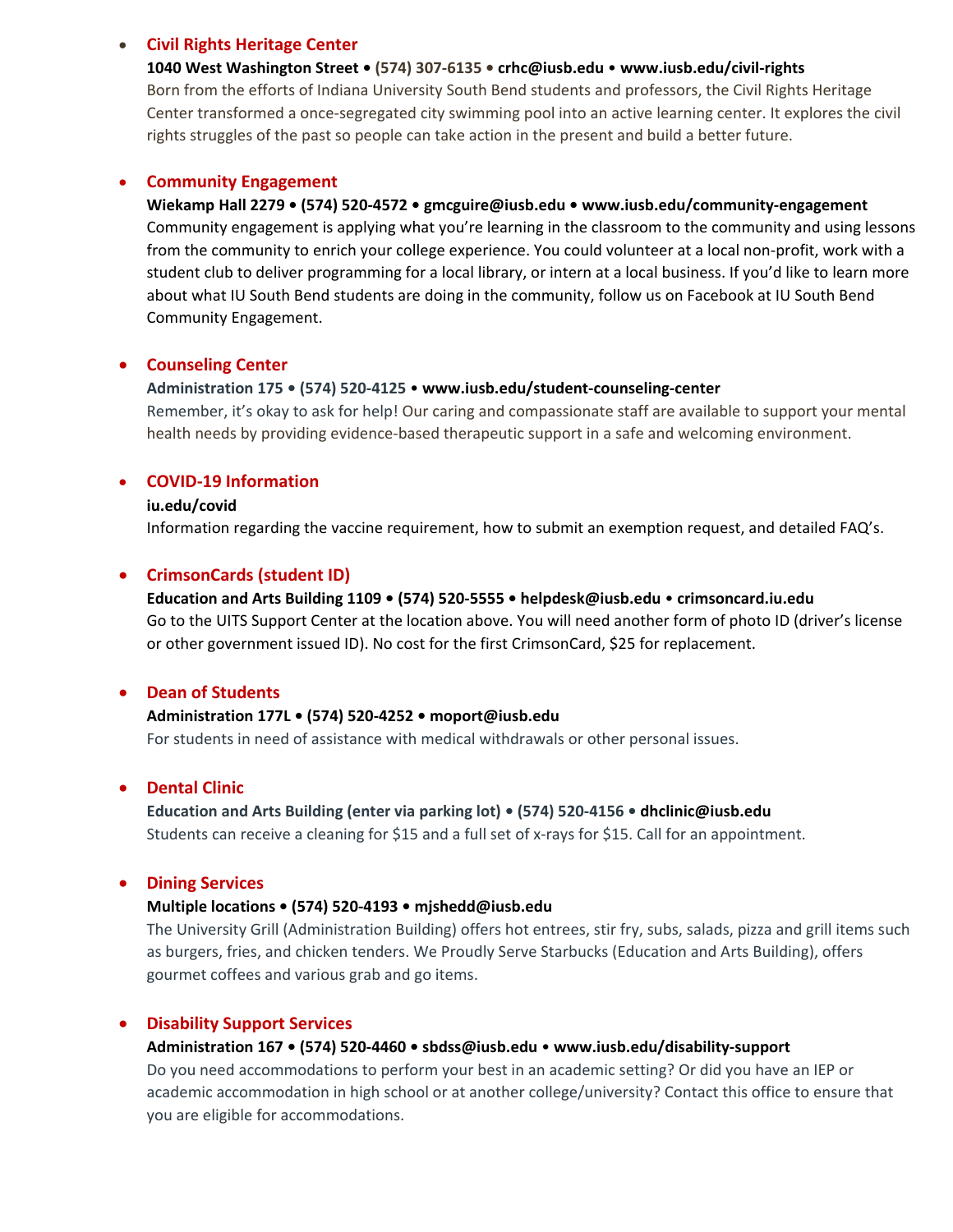#### **Elkhart Center**

#### **125 E. Franklin St. • (574) 520‐4000** • **elkhart.iusb.edu**

Many undergraduate classes are taught at IUSB's location in downtown Elkhart. The building contains 13 classrooms including a student lounge, student technology center, clinical assessment lab, and science lab.

#### **Financial Aid and Scholarships**

#### **Administration 116 • (574) 520‐4357 • sbfinaid@iusb.edu** • **financialaid.iusb.edu**

Financial Aid counselors can assist you with all aspects of financial aid, including scholarships, grants, loans, submitting required documents, and work‐study opportunities (that allow you to work and earn money to help pay for your costs).

#### **Food Pantry ‐ Titans Feeding Titans**

#### **Fine Arts Building 111 • (574) 520‐4256 • tft@iusb.edu** • **go.iu.edu/3XeY**

A student run food pantry for the students and staff of Indiana University South Bend offering food, personal hygiene, and household items at no charge.

#### **Gateway Information Center**

#### **Administration lobby • (574) 520‐5005 • sbinfo@iusb.edu**

Questions? Not sure where to go? Current students are ready to help! The Gateway provides information and one‐on‐one assistance with a variety of campus processes, including locating offices and classrooms, financial aid bursar functions, navigating Canvas, how to contact your advisor, registering for classes, and much more.

#### **Health & Wellness Center**

#### **Vera Z. Dwyer Hall • (574) 520‐5557** • **iusbhwc@iusb.edu** • **go.iu.edu/3BVL**

Located across the street from Northside Hall, the Health and Wellness Center is an all‐inclusive facility. Services range from vaccinations to birth control advice to STI services. You do not need health insurance to be treated here and patient information, including test results and treatment recommendations, is kept strictly confidential.

# **Honors Program**

#### **Administration 164 • (574) 520‐5525 • nkarakat@iusb.edu** • **honors.iusb.edu**

The Honors Program is a community of students who are given an extraordinary chance to reach their full academic potential. Benefits include scholarships, attainment of the prestigious IU Honors Diploma, early registration privileges, research opportunities, membership in the Honors Club, social events and travel opportunities, and use of the Honors Lounge.

## **Housing**

#### **River Crossing Community Building • (574) 520‐5800 • living@iusb.edu** • **housing.iusb.edu**

Living on campus allows you to take advantage of the full collegiate experience offered at IU South Bend. You'll have the chance to make life‐long friendships and will find many student‐centered programs and services to assist with your personal and academic success.

#### **International Programs (Study Abroad)**

**Administration 140 • (574) 520‐4419 • iusbintp@iusb.edu • academics.iusb.edu/international‐programs** Living and studying in another country, whether for a summer, a semester, or a full year, can enrich your education and help you prepare for a career in today's interconnected world. Students most recently have studied in Costa Rica and Iceland, and past destinations include Athens, Berlin, Florence, Ireland, Mexico, and many more.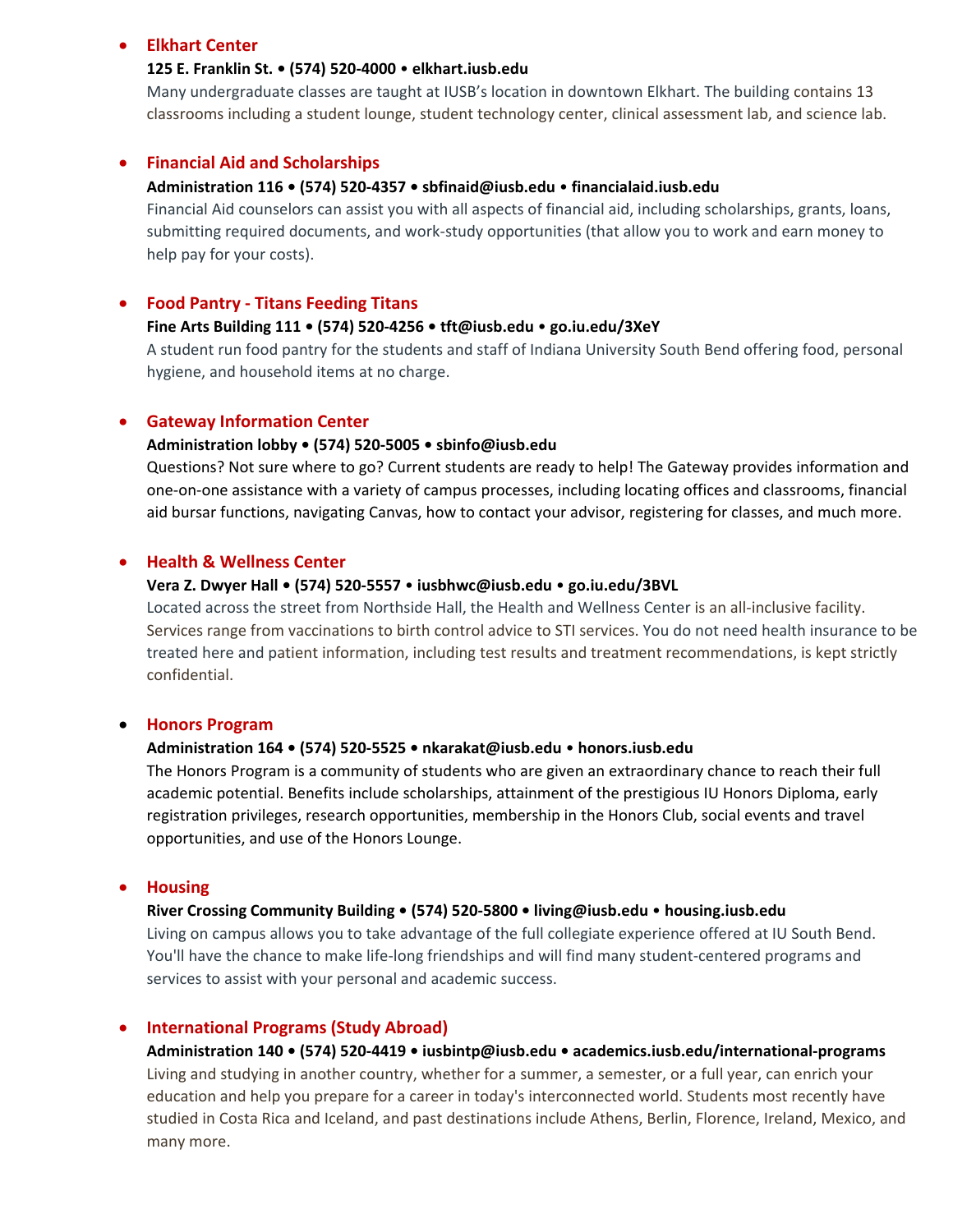# **International Student Services**

### **Administration 140 • (574) 520‐4419 • oiss@ius.edu • admissions.iusb.edu/oiss**

IU South Bend has a long tradition of welcoming international students to our learning community. We offer admissions processing, immigration advisement, support services, and advocacy. In addition, we help connect students to the wider community through cross-cultural dialogue and events with an international focus.

## **1st Source Bank**

#### **Administration Building 183 • (574) 344‐5939** • **walesc@1stsource.com**

Convenient banking on the IU South Bend campus. Stop in today to open an account.

# **Library**

#### **Franklin D. Schurz Library • (574) 520‐4441 • refquest@iusb.edu** • **library.iusb.edu**

Take advantage of in‐person and online support with a variety of services, including reference librarians for research assistance, a vast array of online collections, and more.

## **Parking Services/Lost and Found**

#### **Administration 112 • (574) 520‐5528 • parking@iusb.edu** • **parking.iusb.edu**

All students parking on campus must display a current permit. Order online at parking.iusb.edu. Housing residents must pick up their permit in person.

#### **•** Police

## **2002 Mishawaka Avenue • (574) 520‐4239 • iupdsb@iusb.edu** • **administration.iusb.edu/police**

Located across the street from the Wiekamp Hall parking garage, the Campus Police Department works in partnership with all members of the IU South Bend community to provide a safe and secure setting for all. Register your bicycle and laptop here or call for a personal escort. Go to their web site for more of the services they offer. Campus police are available 24/7.

## **•** Software

#### **iuware.iu.edu**

Go to the web site above for free software downloads, including Microsoft Office, Adobe Creative Cloud, and many more!

#### **Student Activities Center**

## **(574) 520‐4100** • **iusbtitans.com**

A 100,000 square foot facility that offers a state‐of‐the‐art fitness center; three‐lane running track; five court areas; three racquetball courts; group fitness room; full‐service locker rooms; popular game area, featuring billiards and table tennis; and a student lounge. In addition, there are office areas for athletics, student life, Student Government Association, Titan Productions, student publications, and meeting space for clubs and organizations.

# **Student Conduct**

## **Administration 177A • (574) 520‐5524 • conduct@iusb.edu** • **www.iusb.edu/conduct**

This office supports the educational mission of IU South Bend by upholding the *Indiana University Code of Student Rights, Responsibilities, and Conduct*. It is your obligation to know your responsibilities and be aware of the prohibited actions such as, cheating, fabrication, plagiarism, and academic and personal misconduct, as you study here. You will find your rights and the university's expectations clearly laid out in the Code.

# **Student Engagement Roster (SER)**

#### *Access via One.IU*

This allows instructors to let you and your advisor know when they're concerned about you, or when they're pleased with your performance in class. It's important that you check SER regularly to ensure success in your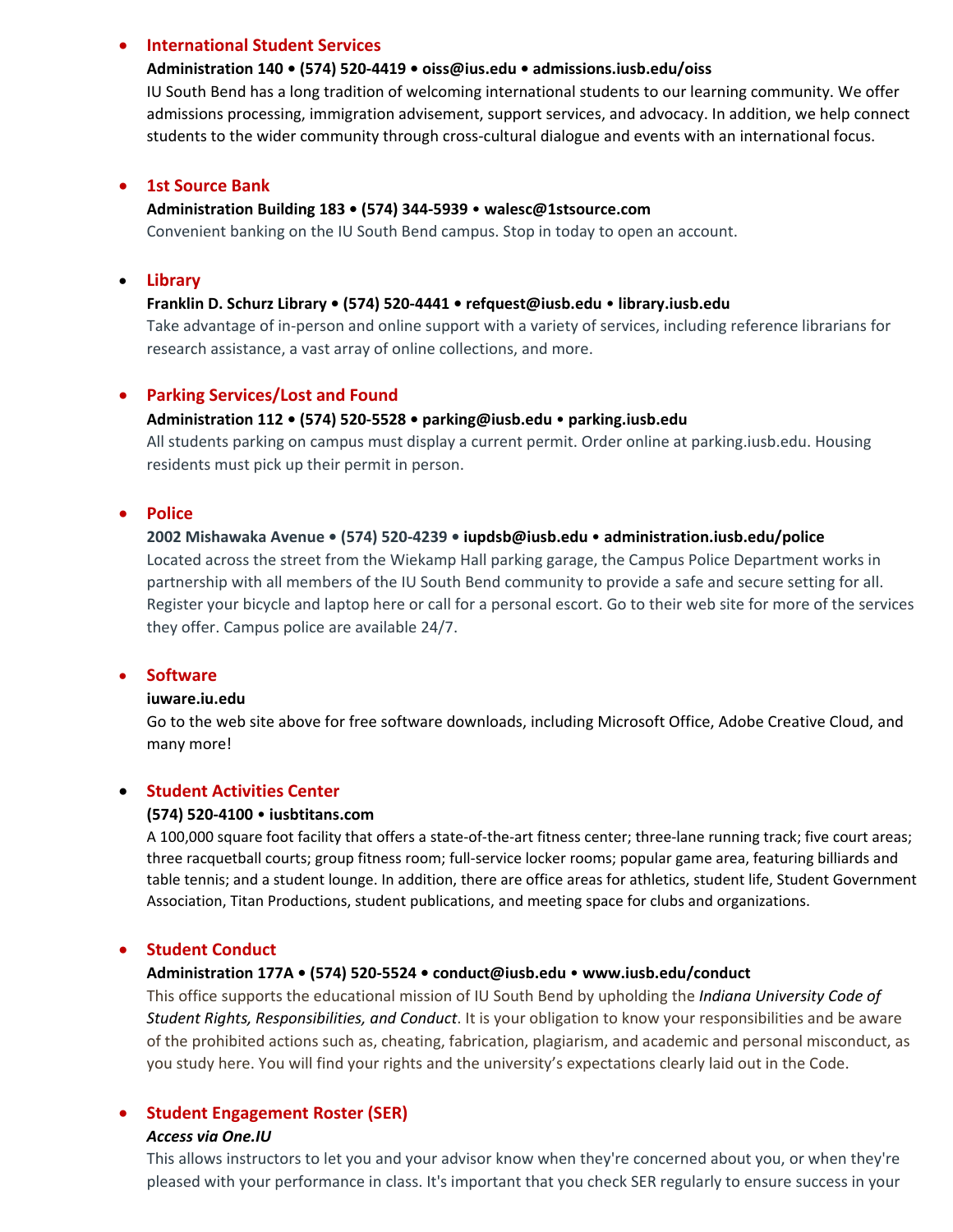classes.

## **Student Government Association**

## **Student Activities Center 202 • (574) 520‐5572 • stugov@iusb.edu** • **sga.iusb.edu**

Representing the interests of all students enrolled in academic programs as well as the student viewpoint on administration and faculty committees. We encourage opportunities for student involvement on campus and in the surrounding community. Come ask questions, voice concerns, or just come find out more about student life on campus!

### **Student Life**

### **Student Activities Center 201 • (574) 520‐5533 • sblife@iusb.edu** • **studentlife.iusb.edu**

Offers many options and opportunities for campus involvement! There is something for everyone at IU South Bend!

# **Sustainable Future, Center for a:**

#### **Wiekamp Hall 2249 • (574) 520‐4429 • csfuture@iusb.edu** • **clas.iusb.edu/centers/cs‐future**

Works with the campus and community to find innovative and engaging ways to meet the needs of the present without compromising the ability of future generations to meet their own needs. The Center focuses on practices and strategies that are ecologically friendly, economically sound, and socially responsible.

## **Technology Support ‐ University Information Technology Services (UITS)**

## **Education and Arts Building 1109 • (574) 520‐5555 • helpdesk@iusb.edu** • **uits.iusb.edu**

UITS can assist with all your technology needs on campus, offering in‐person, phone, and online support. This office also issues CrimsonCards, the official IU photo ID. When obtaining your CrimsonCard, you will need another form of ID, such as a driver's license or other government issued ID.

## **Titan Atlas**

#### **titanatlas.iusb.edu**

Explore the many ways to get involved on campus through a wide variety of student clubs and organizations.

#### **Titan Success Center**

#### **Administration 146 • (574) 520‐5050 • tsuccess@iusb.edu** • **www.iusb.edu/titan‐success‐center**

Need help with non-academic issues? Not sure who to contact or which office to connect to or need help? Success Coaches located in the Titan Success Center are here to help! The Titan Success Center is also where you go for assistance if you are a 21<sup>st</sup> Century Scholar or Guided Pathways Academy student.

#### **Veteran Student Services**

### **Administration 101 • (574) 520‐4115 • veterans@iusb.edu** • **veterans.iusb.edu**

Serves our active-duty students, veteran students, and military dependents by assessing and setting up VA and education benefits. IU South Bend was recently named a Military Friendly School, earning a Bronze rating (the only IU campus with that distinction).

#### **Wiekamp Educational Resource Commons**

**Education and Arts Building 2010 • (574) 520‐4120 • ryweber@iusb.edu** • **erc.iusb.edu** This area houses a K‐12 library, computer/workstation area, and production area for creating presentation materials. A poster printer, 3D printer, lamination machine, and more are available for students at a reasonable cost.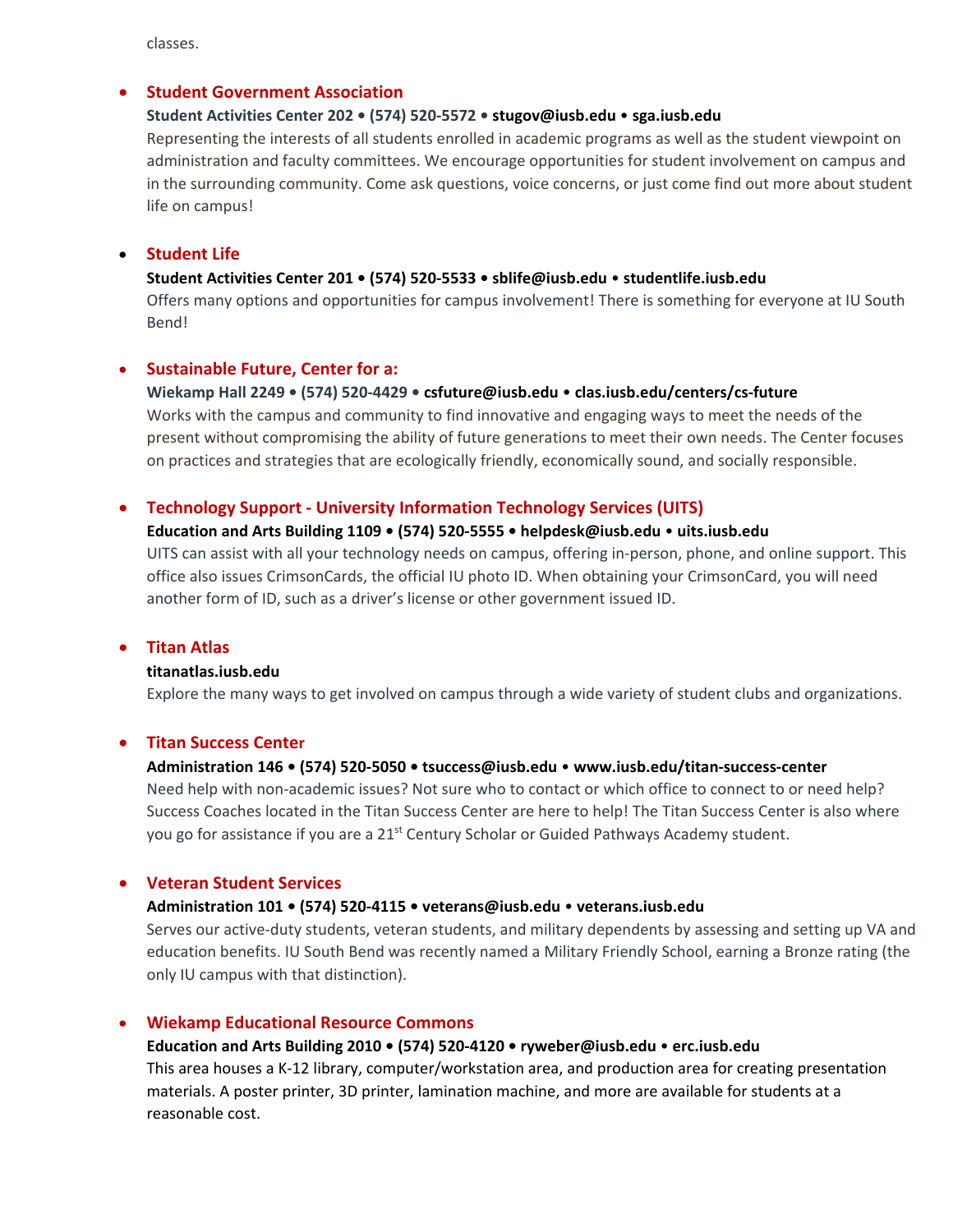# **Zoom**

## **Access via One.IU or at zoom.iu.edu**

Video conference tool for online classes or for collaborating with fellow classmates on group activities and more.

# **Discrimination or Harassment**

IUSB is committed to equal opportunity within the university and throughout American society. All students will have equal access to education, sports, extra-curricular activities, and clubs regardless of their age, color, ethnicity, gender, gender identity, marital status, national origin, race, religion, sexual orientation, or veteran status. Additionally,

## **All Gender Bathrooms**

- **•** Administration Building 197B
- Education and Arts 1092 and 1096
- Northside Hall 193
- Vera Z. Dwyer Hall 149 and 150

## **Wellness and Lactation Rooms**

- **•** Administration Building 102
- •Vera Z. Dwyer Hall 155
- •Education and Arts 2245
- •Northside Hall 422
- •Wiekamp Hall 2211 and 3274

IUSB prohibits discrimination and harassment on the basis of age, color, disability, ethnicity, sex, gender identity, gender expression, genetic information, marital status, national origin, race, religion, sexual orientation, or veteran status ("protected classes") in matters of admission, employment, housing, services, and in its educational programs and activities. It is the policy of the university to comply with all applicable federal and state laws regarding unlawful discrimination and harassment against protected classes.

Individuals are encouraged to promptly report incidents of discrimination, harassment, and/or sexual misconduct to the appropriate designated officials. Some employees at IU South Bend may have reporting obligations based on their role and responsibilities. IU has an online portal to anonymously report if a student's safety, body, beliefs, or rights have been violated. The portal may be used to report incidents of harassment, discrimination, hate incidents and retaliation.

# **https://reportincident.iu.edu**

For more information or if you wish to file a complaint, contact the Office of Institutional Equity and Inclusive Excellence.

Laura Harlow Director of Institutional Equity and Inclusive Excellence Administration Building 234 (574) 520‐5536 lewhitne@iusb.edu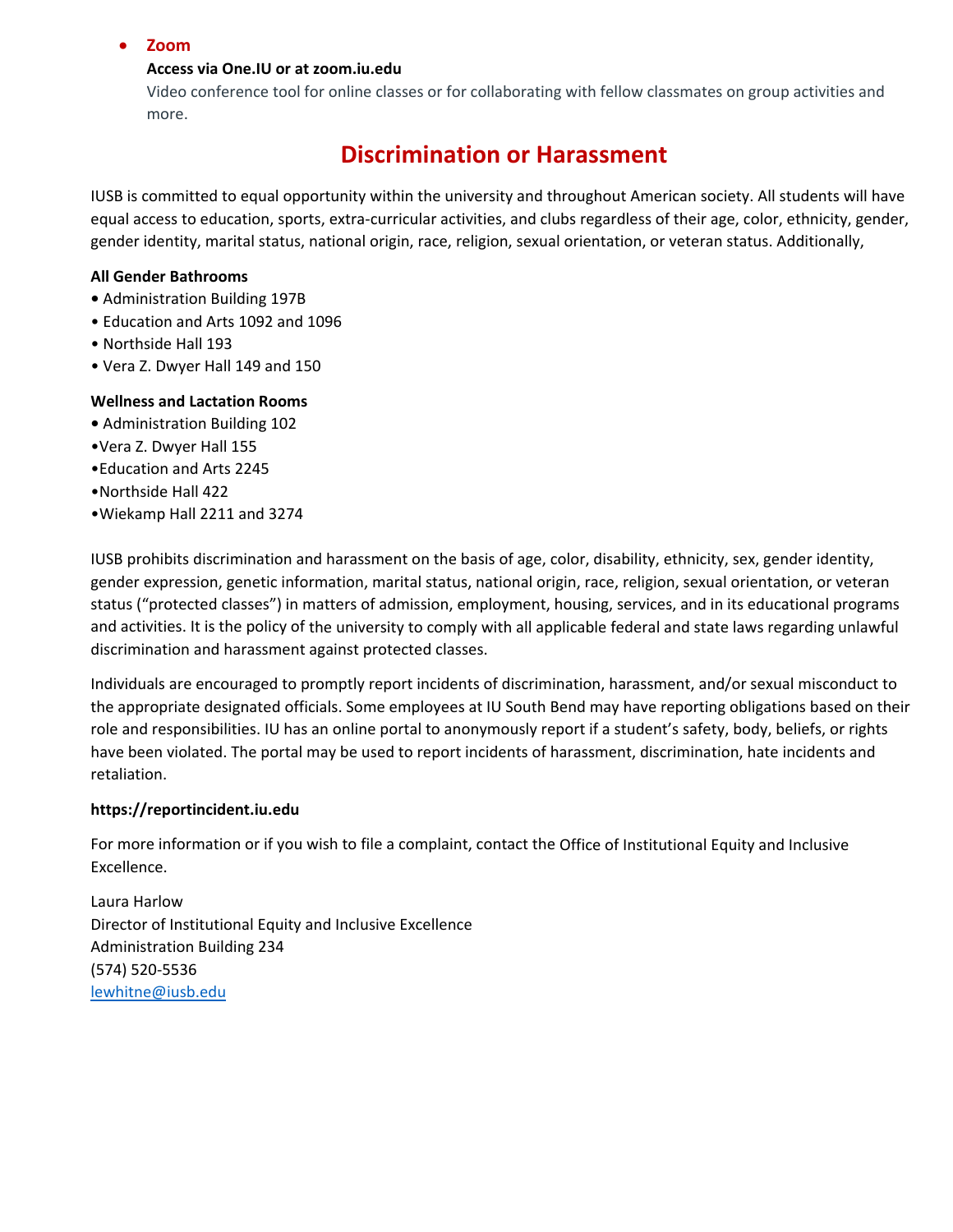# **Title IX & Sexual Misconduct**

IUSB is committed to providing an environment free of discrimination on the basis of sex or gender for all members of the campus community. Sexual misconduct, which includes rape, harassment, sexual exploitation, acquaintance rape, sexual assault, domestic violence, stalking, and dating violence, is strictly prohibited. IUSB policies addressing sexual misconduct cover all members of our community, regardless of gender, sexual orientation, gender identity, immigration and citizenship status, and professional or academic position.

**Consent**: An agreement expressed through affirmative, voluntary words or actions, and mutually understandable to all parties involved, to engage in a specific sexual act at a specific time

∙ Consent can be withdrawn at any time, as long as it is clearly communicated.

- ∙ Consent cannot be coerced or compelled by force, threat, deception or intimidation.
- ∙ Consent cannot be given by someone who is incapacitated.

∙ Consent cannot be assumed based on silence, the absence of "no" or "stop," the existence of a prior or current relationship, or prior sexual activity.

An individual is incapable of consent if they are unable to understand the facts, nature, extent, or implications of the situation due to drugs, alcohol, a mental disability, being asleep or unconscious, or based on their age (pursuant to Indiana law). With respect to alcohol and drugs, intoxication and/or impairment is not presumptively equivalent to incapacitation. Consent does not exist when the individual initiating sexual activity knew or should have known of the other individual's incapacitation.

**Reporting sexual misconduct:** If you have experienced a sexual assault or violence in a dating or intimate relationship, the most important thing you can do is get to a safe place. If you believe you or anyone else is in immediate danger, call 911 as soon as possible.

# **Sexual Assault**

A person who has experienced a sexual assault or other sexual violence may report the behavior to local law enforcement or the campus police:

Indiana University Police Department 2002 Mishawaka Avenue (across from the parking garage) (574) 520‐4239

South Bend Police Department (open 24 hours) 701 W Sample Street South Bend, IN 46601 (574) 235‐9201

A person who has experienced a sexual assault or other sexual violence may report to the Office of Student Conduct or the Title IX Office:

Laura Harlow Director of Institutional Equity and Inclusive Excellence Administration Building 234 (574) 520‐5536 lewhitne@iusb.edu

Jenny Kincaid University Director of Institutional Equity & University Title IX Coordinator (812) 855‐7559 jenkinca@iu.edu